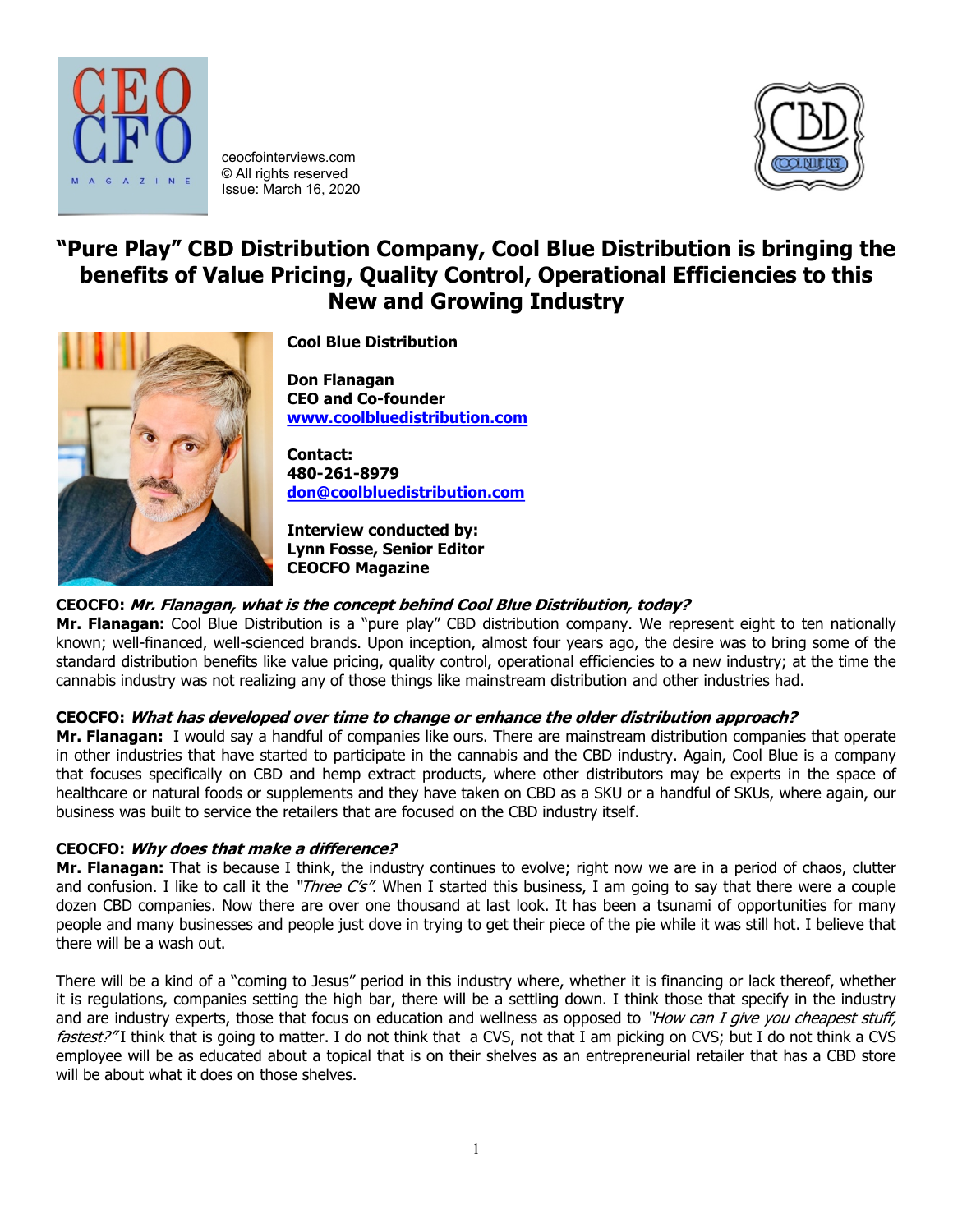## **CEOCFO: How do you work with retailers? There are so many of them and as you said, they are just sprouting up everywhere. How do you help them get started, perhaps how you help them understand the difference in products?**

**Mr. Flanagan:** That is a good question. Three or four years ago when we started, we made some bets some brands, the Charlotte's Webs, the Treatibles, the CBD for Lifes; these are organizations that were in the space when we got started. Again, there were far, far fewer than there are today. We have stuck by those brands. We do not profess to have the only "great" brands in the industry, but we do like to say that all of our brands are great. How does a retailer getting to this space benefit from us? Again, it is kind of bread and butter stuff.

We like to think we have taken some of the homework off their plate; meaning that if you choose a brand that is the Cool Blue catalog, it will be a trusted, well-scienced, well-financed brand that should survive the upcoming storm. From the pure retailer standpoint, we allow you, on a single invoice to purchase multiple brands, hundreds of SKUs, all from the same distributor.

Since we are one of the only companies that offers a bulk discount, we are targeting those retailers that are serious about growing the category and as you buy more from us you can realize bulk discounting which helps on the margin side, which we all know in the retail space is critical. Therefore, from a very basic standpoint, again, quality of brand, operational efficiencies and value pricing seems to be things that I would be hard-pressed to find a retailer that does not value one, if not all three, of those things.

**"Our mission is simple…bring the same efficiency, quality, and choice that we have come to demand (if not expect) from mainstream wholesale distribution to the young but exploding cannabis industry. All of our products are 3-7% less than published wholesale pricing and more often than not, we can get your order to you faster than going direct to the manufacturer. Choice, efficiency, value, and quality! Doesn't get any simpler than that."- Don Flanagan**

## **CEOCFO: What type, if any, regulations or regulatory issues do you fall under or as a distributor are you exempt?**

**Mr. Flanagan:** We are covered under product indemnification by all of our brands. We are technically a pass-through business. We buy in pallets, sell in cases. We buy in big boxes, we sell in smaller boxes. Therefore, we trust and have confidence in the practices and processes of our manufacturers. Again, it is one of the reasons that we have chosen the Family of Brands that we have. Again, with the confidence, when it comes to labeling and quality control and standards, they are leading the industry as opposed to following what everyone else may or may not be doing.

#### **CEOCFO: How are you reaching out to retailers?**

**Mr. Flanagan:** I have got a sales team of almost ten commissioned sales reps around the country. We are now in over 450 stores in over forty states. We have been focused on a very organic growth pattern, trying to stay disciplined and within our own shoes here as we grow, because again, it is a chaotic, cluttered and confusing industry. Many of the customers we get find us, given that we are focused on the CBD industry specifically. I have got aggressive reps out there that, in their regions around the country, do make outbound phone calls, so it has been a slow and steady growth. It has actually been fast and steady, without any real focus on social media or outbound marketing. We are not even bothering to play in that space. Part of the reason is because we focus exclusively on B2B sales. Many of the outbound marketing and social media strategies of focused on B2C, but we have no interest in competing online against those manufacturers, given that they are our partners.

More recently, what has been a wonderful opportunity for us is that since we have been in the industry I have been talking to my manufacturers and my partners about seeing distribution as strategic verses opportunistic. We get calls on a daily basis of new up-and-coming brands, local brands that see what we have done, see what we have built and want to be in our catalog. That is an opportunistic play. "Boy, if I can get my brands in front of a couple hundred stores, that might be a way to grow some stuff," and I have no issue with that. I understand that strategy, it is just not ours. I have been speaking to brands, especially our Family of Brands, about distribution as "strategic". What do I mean by that? It just means that in this world that is growing so fast and so chaotically, the manufacturers are always going to be focused on their B2C, whether it is the commerce of it, the sales or the relationship between their brand and their consumers.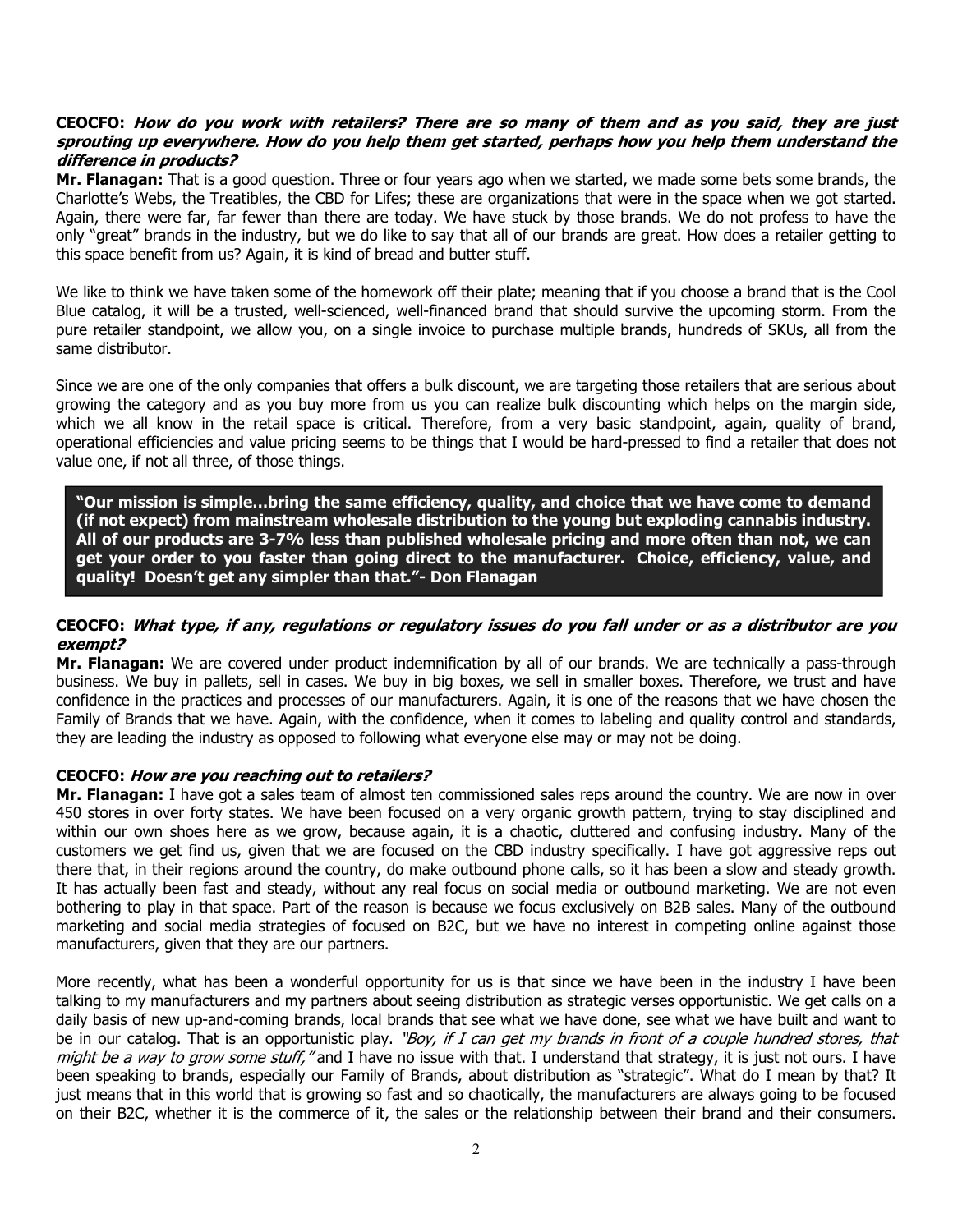That should be a focus and since the 2018 Farm Bill has more traditional and larger customers wanting to get into the space, there are many resources dedicated towards national accounts, big box or whatever you want to call it. We do not want either of those extremes. We do not want the big national accounts. We are not built for it nor is it our strategy.

We do not want the consumer-direct business either. We are not built for it and it is not our strategy. We want everything in between. We want the small-to-medium business retailer and what we have been successful in selling or explaining to our manufacturers, our partners, is "Why do you want it? Is it not easier to send one shipment on a pallet to me and you deal with me and we pay you and so on and so on, instead of having hundreds and hundreds of smaller accounts with direct relationships that again, eat up resources for accounts receivable, customer service and so on." We are trying to plant ourselves firmly in that option for SMB, Small, Medium Businesses, and in 2019 was the first year where many of our manufacturers decided to transition some of their direct wholesale business to us and we are now realizing some gains from that. Therefore, that has been a big driver for our business in the past couple of years; our partners trusting us with their existing customers and us doing what we do best in that world.

## **CEOCFO: Do retailers understand the need for quality? Can you get that across to them or do the businesses coming to you understand it already?**

**Mr. Flanagan:** I think it is an interesting question. I think the retailers do understand the need for quality. I think ninety percent of them would not have gotten into this business just to kind of run ramshod through it. I think there are always some retailers that have taken on CBD because it is a fad or they see it as this new thing and they do not want to miss out. They will take in whatever comes across their desk first. "If we do not have something on our shelves we are missing out." I think they are in the minority. I think that most people that are getting into this not only see the power and the growth, but they do understand quality and they look for quality and value and so on.

Where I think they are challenged, and this is just speculation on my part, is the consumer is not ready to understand what quality means. They do not know the difference between a cheap CBD verses a high quality, an isolate verses a fullspectrum, what the labeling means and represents. They do not understand exactly how CBD works. They do not understand that often, potency is directly linear to cost per milligrams, so they could say, "I am going to buy something inexpensive, "which likely correlates to a low dose and then they complain because it did not work. Therefore, I think the retailers are stuck between a desire and understanding to bring quality to the marketplace, but they are tasked to service a consumer base that is just looking to try this stuff and may or may not want to spend a lot of money, so they are forced to make decisions and find a balance between low cost and high quality. I do not know if you can do that in any singular brand, but you can leave that to us, but you can do it across brands. We carry brands of multiple cannabinoid profiles, multiple price points, and multiple potency levels. That is a category strategy for retailers as opposed to a brand or a products category for retailers.

## **CEOCFO: How do you decide what products to add or perhaps what products to no longer carry? What goes into that decision?**

**Mr. Flanagan:** That is another good question! My answer today was different than it was three years ago when we started. When we started this thing three and one half years ago, I like to say it was a PowerPoint and a smile, and I began calling the brands that I knew and heard about; the Charlotte's Webs, the CBD for Lifes, and the Treatibles. We were fortunate that some of them took the chance on us back when CBD distributors did not exist and we are very loyal to those relationships that started early and that have grown. There is always a business element to our decision making. Every quarter or so we will take on new brands and we have gotten better at this over time. Some of them that we thought were going to be homeruns just were not and for some that is still unexplained, but we will do an analysis every couple of months or so and just see how certain brands are selling and, quite frankly, if they do not sell a certain percentage, we need to find space on the shelf for something else. That is kind of a pure business decision based on the numbers.

The most important one is that we try to set a bar or at least have a criteria list of table stakes kinds of stuff. At a very high level, again, because we try to think like retailers, we want brands that are known around the country, not just local brands, because we are a national company. We want brands that look the part. They have got good packaging; they have got good marketing support when they can, because this stuff has to look on the shelf. It cannot look like it was just made in a garage. We have basic quality metrics. You have got to have hemp certificates and COA's for all of your products. You have got to have practices and processes that are leading the pack, not basically just winging it.